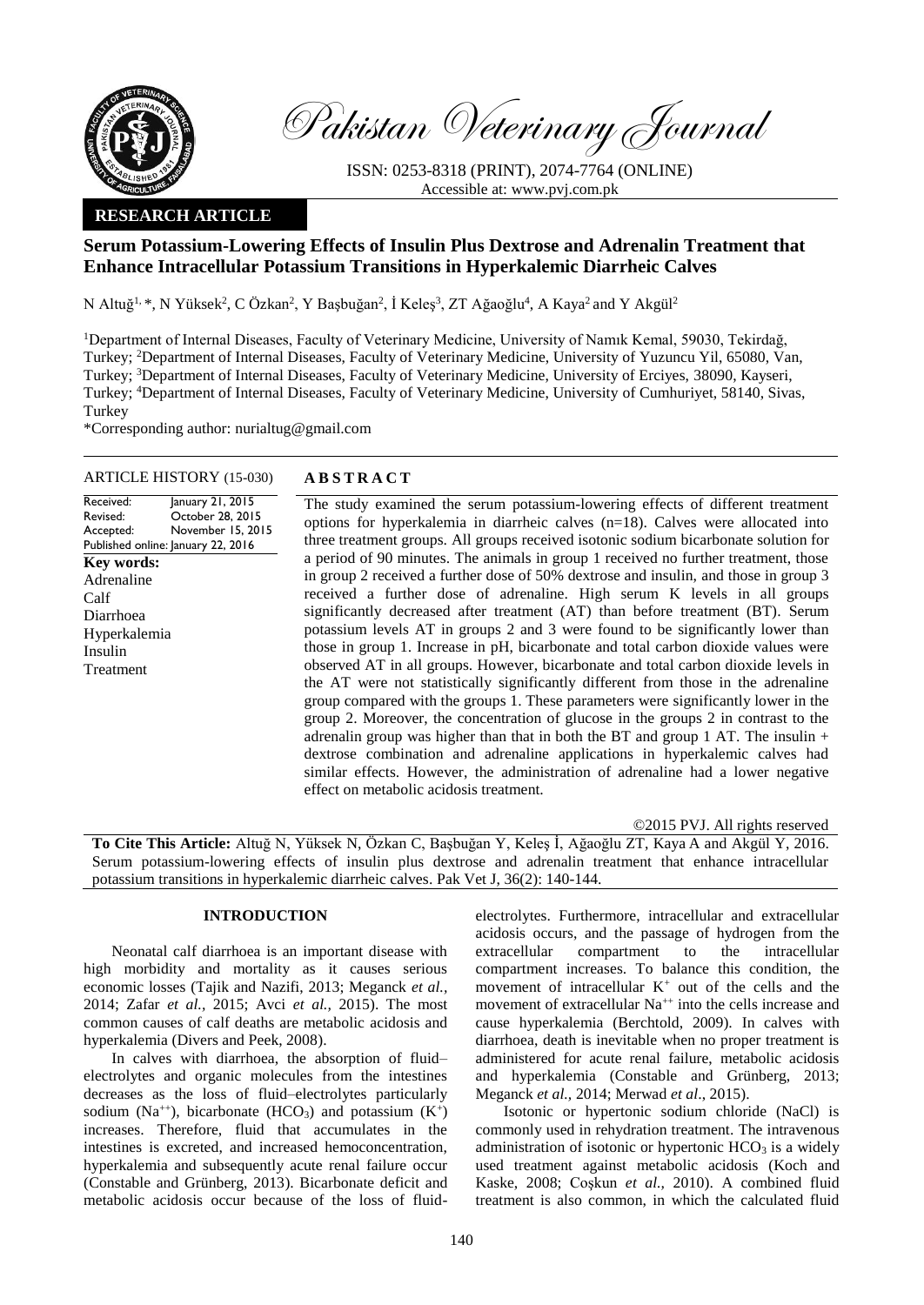requirement is accounted for by using isotonic NaCl and the base deficit is addressed by using  $HCO<sub>3</sub>$  (Berchtold, 2009).

The remedy for hyperkalemia involves the treatment of the primary disorder that causes hyperkalemia to ensure the entry of K into the cells and the excretion of excess potassium (Kimberley and Greenberg, 2005). The administration of insulin + glucose,  $\beta_2$ - adrenergic agonists and sodium bicarbonate  $(NaHCO<sub>3</sub>)$  is recommended to accelerate the re-entry of extracellular K (Weisberg, 2008). Although  $HCO<sub>3</sub>$  infusions have been reported to reduce high K levels in calves with diarrhoea (Coskun *et al.,* 2010; Özkan *et al.,* 2011), HCO<sub>3</sub> should not be used as mono therapy, particularly in lifethreatening, severe hyperkalemia (Kimberley and Greenberg, 2005). Moreover, HCO<sub>3</sub> has been reported to be unusable in the emergency treatment of hyperkalemia (Weisberg, 2008). The administration of both insulin and  $\beta_2$ - adrenergic agonists stimulates the Na-K-ATPase pumps in the cell, thus accelerating the entry of K into the cells. However, as the administration of insulin in diarrheic calves causes hypoglycaemia, its administration without supplemental glucose is not recommended (Constable and Grünberg, 2013). Moreover, it is expressed that  $\beta_2$ - adrenergic agonists should not be used as monotherapy (Kim, 1996).

Fluid therapy against hypovolemia in calves with diarrhoea and intravenous isotonic bicarbonate solution (ISBS) against metabolic acidosis and hyperkalemia are routine treatment methods (Coşkun *et al.,* 2010). Although hyperkalemia can be treated effectively with options that ensure the entry of extracellular K in human medicine (Kimberley and Greenberg, 2005), no study has demonstrated the efficacy of these practices in hyperkalemia treatment in calves with diarrhoea. This study aimed to determine the K-reducing effect of adrenaline, insulin and dextrose in addition to intravenous ISBS administration in hyperkalemic calves with diarrhoea, using clinical and laboratory findings.

#### **MATERIALS AND METHODS**

**Animal materials:** This study was performed on calves that were brought to the clinic at the Department of Internal Medicine of Yuzuncu Yil University, Faculty of Veterinary Medicine with symptoms of diarrhoea or those that were locally obtained with hyperkalemic diarrhoea (Ethics Protocol No: 19.04.2012–2012/03). Animal material consisted of six healthy (control group) calves (Simmental n=3, Brown Swiss n=3), and 18 Simmental and Brown Swiss calves with hyperkalemic diarrhoea, age ranging from 2 to 30 days and live weight of 20 to 35 kg.

**Study design and treatment:** Hyperkalemia were assessed according to the serum K levels. In this study, diarrheic calves with serum  $K^+$  concentrations higher than 5.8 mmol /L were considered hyperkalemic as reported by Trefz *et al.* (2013). Hyperkalemic calves (n=18) were allocated into three groups  $(n=6)$ , with each group's mean K concentration being higher than 7.0 mmol/L. First, fluid requirements and HCO<sup>3</sup> deficit of the calves were calculated according to the formulas. Afterwards, 1.3% ISBS was administered in doses 40 mL/kg/h to all groups

during the study period (90 min) for treatment. The animals in group 1 received fluid–electrolyte treatment only. Those in group 2 received a further dose of 50% dextrose (1 mL/kg, i.v. infusion, once, for a period of 5 min) and insulin (Novorapid*®*Flexpen*®*, Novo Nordisk™ Co., Turkey) (0.25 IU/kg, S/C, once), and those in group 3 received a further dose of adrenaline (Biofarma™ Drug Co., Turkey) (0.01 mg/kg i.v., once, slow administration). The remaining concentrations of ISBS were administered to all groups for 90 min at the end of the sampling (after 90 min).

**Blood Sampling:** Blood samples were taken via the vena jugularis before treatment (BT) and 90 min after treatment (AT) from calves with diarrhoea and once from the control group. For haematological, biochemical and blood gas analyses were taken into tubes with EDTA, tubes without anticoagulant and sterile injectors with lithium heparin, respectively.

Laboratory analysis: Haematological analyses were performed using a veterinary haematology device (QBCvetautoreader®-Idexx™, UK). Blood samples obtained for biochemical analyses were centrifuged at 4000 rpm for 10 min with centrifuge device (Rotofix 32®- Hettich™, Germany). Serum that was obtained after centrifuging was transferred into serum storage tubes. Serum Na, K and chlorine (Cl) levels were analysed using an ion selective device (Medica®-ISE, USA). Serum samples were kept under -20°C until other biochemical analyses [total protein (TP), albumin, glucose, blood urea nitrogen (BUN), creatinine, aspartate aminotransferase (AST), alanine aminotransferase (ALT), lactate dehydrogenase (LDH), creatine kinase (CK)] were measured using a spectrophotometer (Photometer® 5010, Boehringer Mannheim™, Germany) according to the procedures outlined in commercial test kits (Randox™, UK). Blood gas analyses [power of hydrogen (pH), partial pressure of carbon dioxide  $(PCO<sub>2</sub>)$ ,  $HCO<sub>3</sub>$ , anion gap  $(AnGAP)$ , total carbon dioxide  $(TCO<sub>2</sub>)$ , partial pressure of oxygen  $(PO<sub>2</sub>)$ ] were measured using a portable veterinary blood gas device(VetStat®-İdexx™, UK) following sampling.

**Statistical analysis:** Data was not normally distributed. Therefore, non-parametric Mann Whitney U test was performed to compare two independent group mean ranks (Control vs each hyperkalemic groups). Wilcoxon test was used to see if there was a difference between two dependent group means (before and after treatments). Kruskal Wallis test was used to see if there was a difference among group means (3 groups including treatment option). If the Kruskal Wallis test detected a difference among groups then the groups were compared in pairs using Mann Whitney U test. Statistical significance was determined to be P<0.05. For this purpose, the SPSS 16.0 software was used (SPSS Inc., Chicago, IL, USA). All data were given as arithmetic mean±SEM.

#### **RESULTS**

Hematological, biochemical, electrolyte and blood gas findings of calves with hyperkalemic diarrhoea are given in Tables 1 to 3.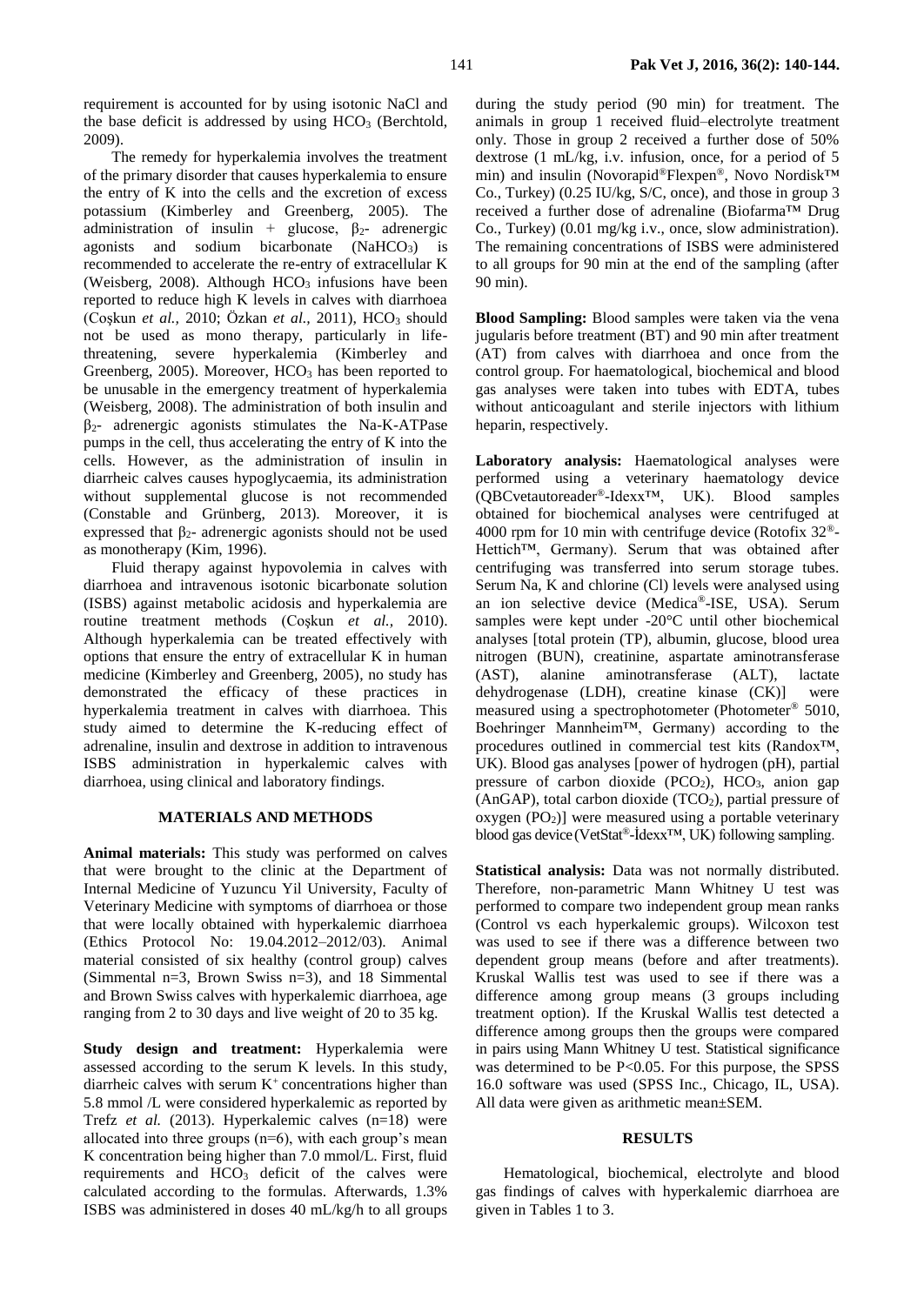**Table 1:** Haematological results of calves with hyperkalemic diarrhoea (mean±SEM)

| Parameters                                                                          |    | Control                      | Hyperkalemic Diarrheic Calves |                               |                               |  |
|-------------------------------------------------------------------------------------|----|------------------------------|-------------------------------|-------------------------------|-------------------------------|--|
|                                                                                     |    |                              | Group I                       | Group 2                       | Group 3                       |  |
| Hct                                                                                 | BT | 38.4±2.46 <sup>a</sup>       | $44.2 \pm 3.39^b$             | $48.5 \pm 3.18$ <sup>b</sup>  | $50.9 \pm 3.08^{\circ}$       |  |
| $(\%)$                                                                              | AT |                              | $34.1 \pm 2.91*$              | $31.6 \pm 3.60*$              | 36.9±1.79*                    |  |
| Hb                                                                                  | BТ | $12.6 \pm 0.58$ <sup>a</sup> | $14.9 \pm 1.07^b$             | $15.9 \pm 0.72^b$             | $17.0 \pm 1.22^b$             |  |
| (mg/dL)                                                                             | AT |                              | $12.2 \pm 1.36*$              | $10.2 \pm 0.99*$              | $13.1 \pm 0.76*$              |  |
| <b>WBC</b>                                                                          | BТ | $10.9 \pm 0.66^a$            | $18.3 \pm 2.57^{\circ}$       | $18.4 \pm 3.05^{\circ}$       | $17.7 \pm 3.96^b$             |  |
| (10 <sup>9</sup> /L)                                                                | AT |                              | $14.3 \pm 1.83$ <sup>b*</sup> | $15.1 \pm 3.21$ <sup>b*</sup> | $13.8 \pm 3.19$ <sup>b*</sup> |  |
| <b>GRANS</b>                                                                        | ВT | $4.14 \pm 1.13$ <sup>a</sup> | $8.38 \pm 1.87$ <sup>b</sup>  | $7.10 \pm 2.21^b$             | $7.68{\pm}4.09^{\rm b}$       |  |
| (10 <sup>9</sup> /L)                                                                | AT |                              | $6.42 \pm 1.92$               | $6.06 \pm 1.11$               | $5.29 \pm 2.59$               |  |
| L/M                                                                                 | BT | $6.76 \pm 1.63$              | $9.80 \pm 1.42$               | $11.3 \pm 2.85$               | $10.0 \pm 2.10$               |  |
| (10 <sup>9</sup> /L)                                                                | AT |                              | $7.88 \pm 1.91$               | $9.04 \pm 2.33$               | $8.51 \pm 1.28$               |  |
| <b>PLT</b>                                                                          | BТ | 685.0±49.6                   | 703.2±136.7                   | $714.3 + 59.7$                | $692.0 \pm 147.2$             |  |
| (10 <sup>9</sup> /L)                                                                | AT |                              | 548.4±122.7                   | $644.7 \pm 72.2$              | 555.0±106.9                   |  |
| $P < 0.05$ ) with different letters<br>In oach group: n=6. Statistical significance |    |                              |                               |                               |                               |  |

group: n=6. Statistical significance (P<0.05) with different let in the same row. Statistical significance of a parameter BT and AT: \*P<0.05. L/M: lymphocyte+monocyte, PLT: platelet.

**Table 2:** Biochemical results of calves with hyperkalemic diarrhoea (mean±SEM).

| <b>Parameters</b> |    | Control                      | Hyperkalemic Diarrheic Calves |                               |                               |  |
|-------------------|----|------------------------------|-------------------------------|-------------------------------|-------------------------------|--|
|                   |    |                              | Group I                       | Group 2                       | Group 3                       |  |
| <b>TP</b>         | ВT | 7.30±0.37 <sup>a</sup>       | $6.50 \pm 0.42$               | $6.94 \pm 0.64$               | $7.06 \pm 1.05$               |  |
| (g/dL)            | AT |                              | $4.96 \pm 0.48$ <sup>b*</sup> | $4.74 \pm 0.75$ <sup>b*</sup> | $4.86 \pm 0.62$ <sup>b*</sup> |  |
| Albumin           | вт | 3.28±0.16 <sup>a</sup>       | $3.32 \pm 0.19$               | $3.68 \pm 0.12$               | $3.04 \pm 0.24$               |  |
| (g/dL)            | AT |                              | $2.49 \pm 0.33$ <sup>b*</sup> | $2.52 \pm 0.25$ <sup>b*</sup> | $2.08 \pm 0.19$ <sup>b*</sup> |  |
| Glucose           | ВT | $67.4 \pm 8.37$ <sup>a</sup> | $75.6 \pm 13.5$               | $72.1 \pm 8.46$               | $77.1 \pm 14.3$               |  |
| (g/dL)            | AT |                              | $69.9 \pm 12.6^a$             | 149.1±20.5 <sup>b</sup> *     | $106.1 \pm 18.3^{ab}$         |  |
| <b>BUN</b>        | вт | $8.4 \pm 1.01^a$             | $40.4 \pm 2.03^b$             | $57.2 \pm 2.11^b$             | $38.1 \pm 3.19^b$             |  |
| (mg/dL)           | AT |                              | 35.6±1.99 <sup>b</sup>        | $46.4 \pm 1.06^{b*}$          | $32.5 \pm 2.74$ <sup>b</sup>  |  |
| Creatinine        | ВT | $0.98 \pm 0.11$ <sup>a</sup> | $3.30 \pm 0.87$ <sup>b</sup>  | $3.90 \pm 0.50^{\circ}$       | $3.28 \pm 0.82^b$             |  |
| (mg/dL)           | AT |                              | $2.76 \pm 0.58$ <sup>b</sup>  | $3.08 \pm 0.48$ <sup>b*</sup> | $2.76 \pm 0.72$ <sup>b</sup>  |  |
| AST               | вт | 83.2±9.01                    | 59.5±9.89                     | 68.1±8.83                     | $53.6 \pm 19.0$               |  |
| (U/L)             | AT |                              | $58.5 \pm 11.5$               | $58.4 \pm 6.18$               | $56.6 \pm 23.4$               |  |
| <b>ALT</b>        | ВT | $18.6 \pm 3.57$              | $29.9 + 7.15$                 | $23.4 \pm 6.01$               | $17.2 + 9.63$                 |  |
| (U/L)             | AT |                              | $27.7 + 6.07$                 | $23.3 \pm 1.95$               | $20.2 + 9.0$                  |  |
| LDH               | вт | 1335±212.9                   | $1711 \pm 133.8$              | 2200±175.6                    | 1830±416.4                    |  |
| (U/L)             | AT |                              | 1624±198.4                    | 1673±96.7                     | I545±350.6                    |  |
| CК                | вт | 185.3±20.1                   | 540±15.4                      | $623 \pm 16.2$                | $638+41.6$                    |  |
| (U/L)             | AT |                              | 836±37.9                      | 714±20.3                      | 939±74.9                      |  |

In each group: n=6. Statistical significance (P<0.05) with different letters in the same row. Statistical significance of a parameter BT and AT: \*P<0.05.

**Table 3:** Electrolyte and blood gas results of calves with hyperkalemic diarrhoea (mean±SEM).

| Parameters       |    | Control                 | Hyperkalemic Diarrheic Calves |                               |                               |
|------------------|----|-------------------------|-------------------------------|-------------------------------|-------------------------------|
|                  |    |                         | Group I                       | Group 2                       | Group 3                       |
| К                | ВT | 4.38±0.06 $a$           | $7.24 \pm 0.71$ <sup>b</sup>  | $7.30 \pm 0.52^b$             | $7.40 \pm 0.39^{\circ}$       |
| (mmol/L)         | AT |                         | $5.54 \pm 0.39^b$             | $4.58 \pm 0.39$ <sup>a*</sup> | $4.42 \pm 0.18$ <sup>a*</sup> |
| Na               | вт | 140.6±0.68 <sup>a</sup> | $126.2 \pm 3.15$              | $131.4 \pm 3.34^b$            | $129.8 \pm 3.81^b$            |
| (mmol/L)         | AT |                         | 137.6±3.08*                   | 138.2±3.62*                   | $138.4 \pm 2.11*$             |
| CI               | вт | $100.4 \pm 0.68$        | $98.4 \pm 4.12$               | $104.8 \pm 3.15$              | $102.4 \pm 2.23$              |
| (mmol/L)         | AT |                         | $101.7 + 2.24$                | $103.2 + 2.95$                | $103.8 + 2.49$                |
|                  | вт | 7.45±0.01ª              | $7.24 \pm 0.04^b$             | $7.11 \pm 0.05^b$             | $7.23 \pm 0.07^{\rm b}$       |
| pН               | AT |                         | $7.35 \pm 0.04^b$             | $7.27 \pm 0.02$ <sup>b*</sup> | $7.29 \pm 0.04^b$             |
| PO <sub>2</sub>  | ВT | 30.0±0.84               | $33.4 \pm 1.03$               | $27.6 \pm 3.12$               | $27.5 \pm 6.58$               |
| (mm/Hg)          | AT |                         | $32.3 \pm 1.44$               | $35.0 \pm 1.73*$              | $32.2 \pm 2.36$               |
| PCO <sub>2</sub> | ВT | 47.8±1.80               | 44.4±4.62                     | $50.8 \pm 5.95$               | $49.0 \pm 5.87$               |
| (mm/Hg)          | AT |                         | $50.2 + 4.03$                 | $44.6 \pm 2.65$               | $50.2 + 2.56$                 |
| HCO <sub>3</sub> | вт | 30.7±1.03 <sup>a</sup>  | $18.2 \pm 2.20^{\circ}$       | $14.6 \pm 1.22^b$             | $19.4 \pm 3.71^b$             |
| (mmol/L)         | AT |                         | 26.3±4.52 <sup>ab</sup>       | $18.9 \pm 1.15^b$             | $22.3 \pm 2.54$ <sup>ab</sup> |
| TCO <sub>2</sub> | ВT | $32.1 \pm 1.08^a$       | $19.4 \pm 4.50^b$             | $16.0 \pm 1.28^b$             | $20.7 \pm 3.75^{\circ}$       |
| (mmol/L)         | AT |                         | 27.8±4.58 <sup>ab</sup>       | $20.2 \pm 2.21$ <sup>b</sup>  | $23.7 \pm 2.59$ <sup>ab</sup> |
| AnGAP            | ВT | 13.9±0.83               | $18.5 \pm 3.18$               | $19.3 \pm 1.33$               | $18.0 \pm 2.50$               |
| (mmol/L)         | AT |                         | 16.6±4.59                     | $16.5 \pm 1.54$               | $16.7 \pm 2.20$               |

In each group: n=6. Statistical significance (P<0.05) with different letters in the same row. Statistical significance of a parameter BT and AT: \*P<0.05.

**Hematological findings:** Hct, Hb concentration, WBC and granulocyte (GRANS) (P<0.05) were high in all groups BT compared with those in the control group. After treatment, Hct, Hb and GRANS decreased in all

groups, showing no difference from those in the control group. However, WBC in AT was still higher than that in the control group  $(P<0.05)$  despite the fact that it decreased AT compared with that BT  $(P<0.05)$ . When the date before and after treatment were compared significant decreases in HCT and HGB  $(P<0.05)$  in all groups, whereas a non-significant decreases in GRANS were observed. Other haematological parameters; lymphocyte/ monocyte (L/M) and PLT counts were not statistically significant (Table 1).

**Biochemical findings:** Total protein (TP) and albumin levels were not statistically significant in BT compared to the control group, whereas this parameters decreased in all groups AT compared with those in the control group and BT. Blood urea nitrogen (BUN) and creatinine  $(P<0.05)$ levels were high in all groups BT. Despite the fact that these levels decreased in all groups AT, only the decreased values in group 2 was significant compared with those BT (P<0.05). Furthermore, BUN and creatinine (P<0.05) levels were still high AT compared with those in the control group. Glucose levels in all groups were not significant in BT compared to the control groups. Similarly its levels in group 1 and 3 were not significant in AT compared to the control group and BT. However, glucose levels were increased after treatment compared to before treatment in group 2. Moreover, this increase in group 2 was also statistically significant in comparison with the controls and group 1. Other biochemical parameters; AST, ALT, LDH and CK were not significant (Table 2).

**Electrolyte and blood gas findings:** The level of K  $(P<0.05)$  was found to be high, whereas the level of Na (P<0.05) was found to be low in all groups BT. However, the decrease in K level (except group 1) and the increase in the Na level were significant  $(P<0.05)$  AT. The levels of K in groups 1 was higher than those in the control group and groups 2 and 3 ( $P<0.05$ ) (Table 3).

pH,  $HCO<sub>3</sub>$  and  $TCO<sub>2</sub>$  (P<0.05) levels were low in all groups BT. Aside from the increase AT,  $pH$  ( $P<0.05$ ) levels were low in all treatment groups, and  $HCO<sub>3</sub>$  $(P<0.05)$  and TCO<sub>2</sub> levels  $(P<0.05)$  was low in groups 2 compared with those in the control group. The increase in pH and  $PO<sub>2</sub> (P<0.05)$  levels were only significant in group 2 AT compared with those BT. However, no statistically significant difference was found in the groups AT. Other parameters; Cl,  $PCO<sub>2</sub>$  and AnGAP were not significant (Table 3).

#### **DISCUSSION**

The finding that WBC and GRANS counts are high in calves BT is similar to that in previous studies (Niaz *et al.,* 2000; Brar *et al.,* 2015). As reported by Brar *et al.* (2015), it can be interpreted as neutrophilic leucocytosis, which demonstrates an inflammatory reaction.

Similar to the findings of other researchers (Seifi *et al.,* 2006; Kumar *et al.,* 2010), the increase in Hct, Hb, BUN and creatinine levels BT of calves with hyperkalemic diarrhoea in the present study can be interpreted as haemoconcentration caused by dehydration, hypovolemia and decreased glomerular filtration rate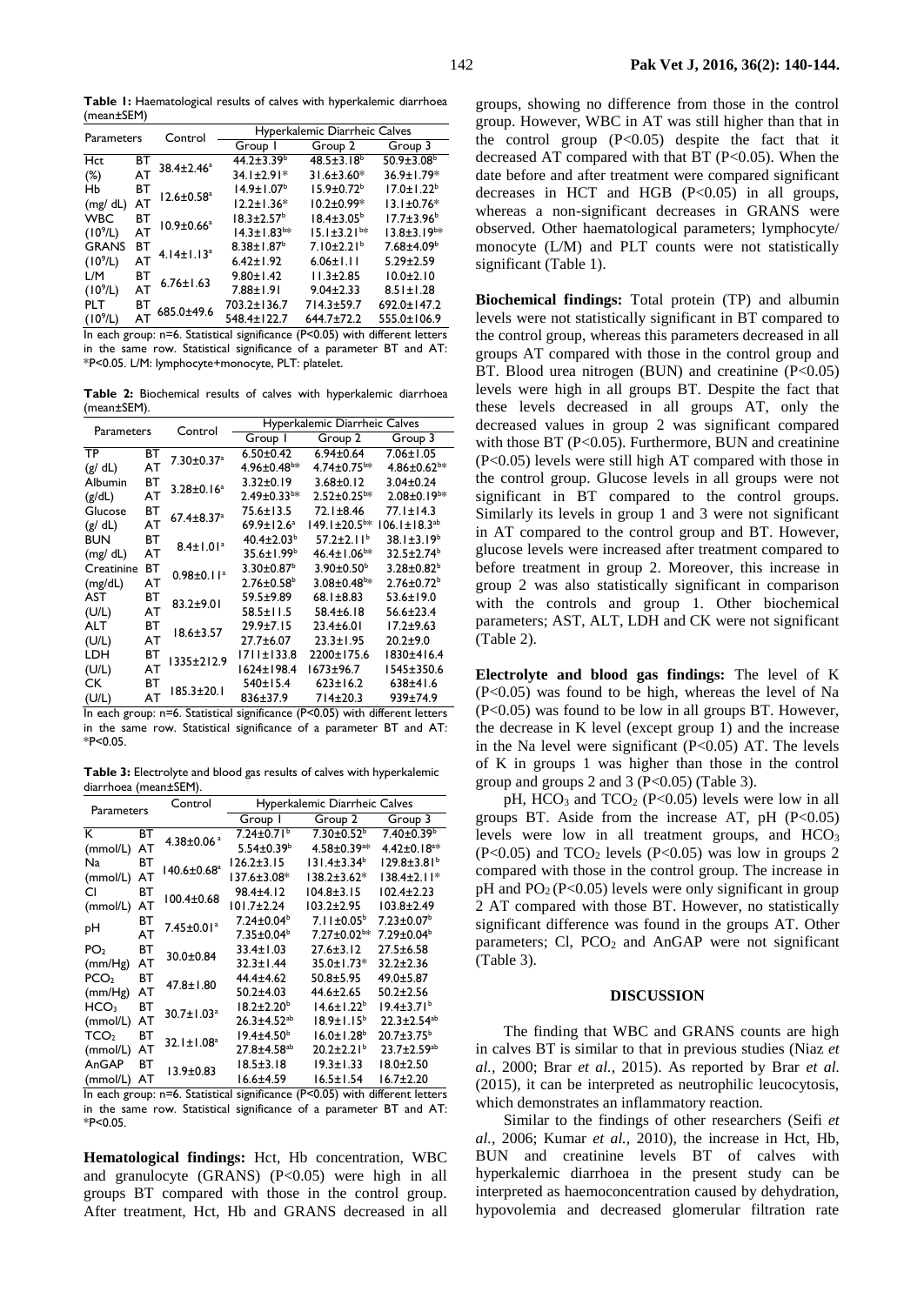and creatinine levels AT (Tables 1, 2) can be related to dilution following fluid therapy and response to treatment (Coskun *et al.,* 2010; Trefz *et al.,* 2012; Zilaitis *et al.,* 2015). However, despite the decrease AT, WBC, BUN and creatinine levels remaining high may be attributed to the uncompleted treatment process as stated by the Koch and Kaske (2008).

Metabolic acidosis is defined as the condition in which the venous blood pH is lower than 7.28 and the  $HCO<sub>3</sub>$  ion (Kasari, 1999) and  $TCO<sub>2</sub>$  (Groutides and Michell, 1990b) concentrations are lower than 20 mmol/L. In this study, the fact that  $pH$ ,  $HCO<sub>3</sub>$  and  $TCO<sub>2</sub>$  levels were low in all groups BT compared with those in the control groups demonstrates metabolic acidosis in accordance with the literature (Sobiech *et al.,* 2013). Many researchers have reported that solution with sodium bicarbonate (isotonic or hypertonic) is the most important buffer for the treatment of metabolic acidosis in calves with diarrhea (Berchtold, 2009). Similarly to these researchers, metabolic acidosis tended to disappear AT, and  $pH$ ,  $HCO<sub>3</sub>$  and  $TCO<sub>2</sub>$  levels remained lower than those in the control group. However, acidemia in calves was not fully recovered. This condition may be due to the fact that the treatment continued at the time of sampling in similar to Coşkun et al. (2010) findings.

 $NaHCO<sub>3</sub>$  infusion increases blood pH, thus ensuring the entry of extracellular K into the cells (Constable and Grünberg, 2013). Similarly, in the current study, serum K levels decreased in all groups AT (Table 3). This finding is in accordance with the finding that ISBS has a hypokalemic effect in the treatment of hyperkalemia because of metabolic acidosis in calves (Özkan *et al.,* 2011). The decrease in K level in AT compared with that in BT was a statistically significant in group 2 and 3; but it was found to be high  $(P<0.05)$  only in group 1 which was administered ISBS, compared with the control group and other groups AT. However, a statistically significant decrease was found in all groups AT. This finding is similar to that of Kimberley and Greenberg (2005), who stated that the hyperkalemic effect of ISBS in acute severe hyperkalemia occurs in a long period of time. These findings support those of some researchers (Kimberley and Greenberg, 2005; Weisberg, 2008) who found that NaHCO<sub>3</sub> should not be used as monotherapy for the emergency treatment of life-threatening hyperkalemia.

In the treatment of hyperkalemia in human medicine it is recommended to administrate  $NaHCO<sub>3</sub>$  and insulin plus dextrose for accelerate the re-entry into cells in K (Weisberg, 2008). Insulin accelerates the entry of K into the cells by stimulating Na-K-ATPase activity. However, insulin administration without supplemental glucose is not recommended in calves, because its administration may lead to hypoglycemia (Constable and Grünberg, 2013). In this study, serum K levels decreased significantly in groups 2 than in the group 1 (Table 3). This condition shows that the combined treatments with dextrose plus insulin in addition to ISBS are more effective in reducing serum K levels. These findings concur with those of Trefz *et al.* (2015), who suggest that combination of sodium bicarbonate and glucose solution might also be

advantageous for hyperkalemia treatment in calves with diarrhoea. This effect is reported to be due to increased endogenous insulin because of dextrose application (Trefz *et al.,* 2015) even though they did not use insulin therapy in addition to dextrose contrary to the present study. Therefore, further studies in hyperkalemic calves should be made for determination of the relationship between reduction of K and application of exogenous insulin without supplemental dextrose.

In this study, K concentrations were significantly low in the group that received adrenaline in addition to ISBS compared with the group that received only ISBS (group 1). These findings are similar to those of many researchers (Cohn *et al*., 2000; Clausen, 2010) who found that catecholamine's reduce K levels. Plasma epinephrine levels have been reported to remain the same before and after hypertonic  $NaHCO<sub>3</sub>$  treatment (Kim, 1996). Therefore, this study demonstrates that the administration of additional adrenaline at a basal level to hyperkalemic calves causes an apparent reduction in serum K levels.

Isotonic  $HCO<sub>3</sub>$  infusions do not cause important changes in serum glucose concentrations (Coşkun *et al.,* 2010). Similar to the aforementioned findings, the current study found that serum glucose levels were not statistically different AT in the groups (1 and 3) that did not receive dextrose treatment in addition to ISBS. Contrary to the findings suggesting that the addition of glucose to intravenous solutions does not change the plasma glucose levels (Groutides and Michell, 1990a), this study found that the serum glucose concentrations AT were higher in the groups 2 that received dextrose in addition to ISBS than those BT in other groups (control, groups 1 and 3). These findings agree with those of Grünberg *et al.* (2011); who stated that orally administered glucose and  $HCO<sub>3</sub> +$  glucose combination lead to a 2h increase in the plasma glucose concentration in healthy calves.

The addition of glucose to solutions that contain Na,  $Cl$  and  $HCO<sub>3</sub>$  does not have any other advantage but to reduce hyperkalemia. However, the addition of glucose reduces the effectiveness of solutions in reducing acidosis (Groutides and Michell, 1990a). Similar to the findings of some researchers (Groutides and Michell, 1990a; Kim, 1996), despite an increase observed in some parameters  $(HCO<sub>3</sub>$  and  $TCO<sub>2</sub>)$  that indicate metabolic acidosis AT than BT in the group 2 that received glucose aside from ISBS, these parameters were lower than those in the control group. This condition demonstrates that additional NaHCO<sub>3</sub> treatment is necessary to correct the base deficit under circumstances in which dextrose is added to i.v. solutions in calves with diarrhoea (Berchtold, 2009).

In this study,  $HCO<sub>3</sub>$  and  $TCO<sub>2</sub>$  levels AT in group 2 that received dextrose aside from ISBS were low at a statistically significant level compared with those in the control group. No statistically significant difference was found in the group that received adrenaline compared with the control group and group 1. From these results it is understood that adrenaline treatment has lesser negative effects on the restoration of acidosis than dextrose treatment. Furthermore, serum glucose concentrations did not have a statistical difference in group 3 compared with the control group and group 1, unlike in the groups that received dextrose AT. Ponnampalam *et al.* (2012)